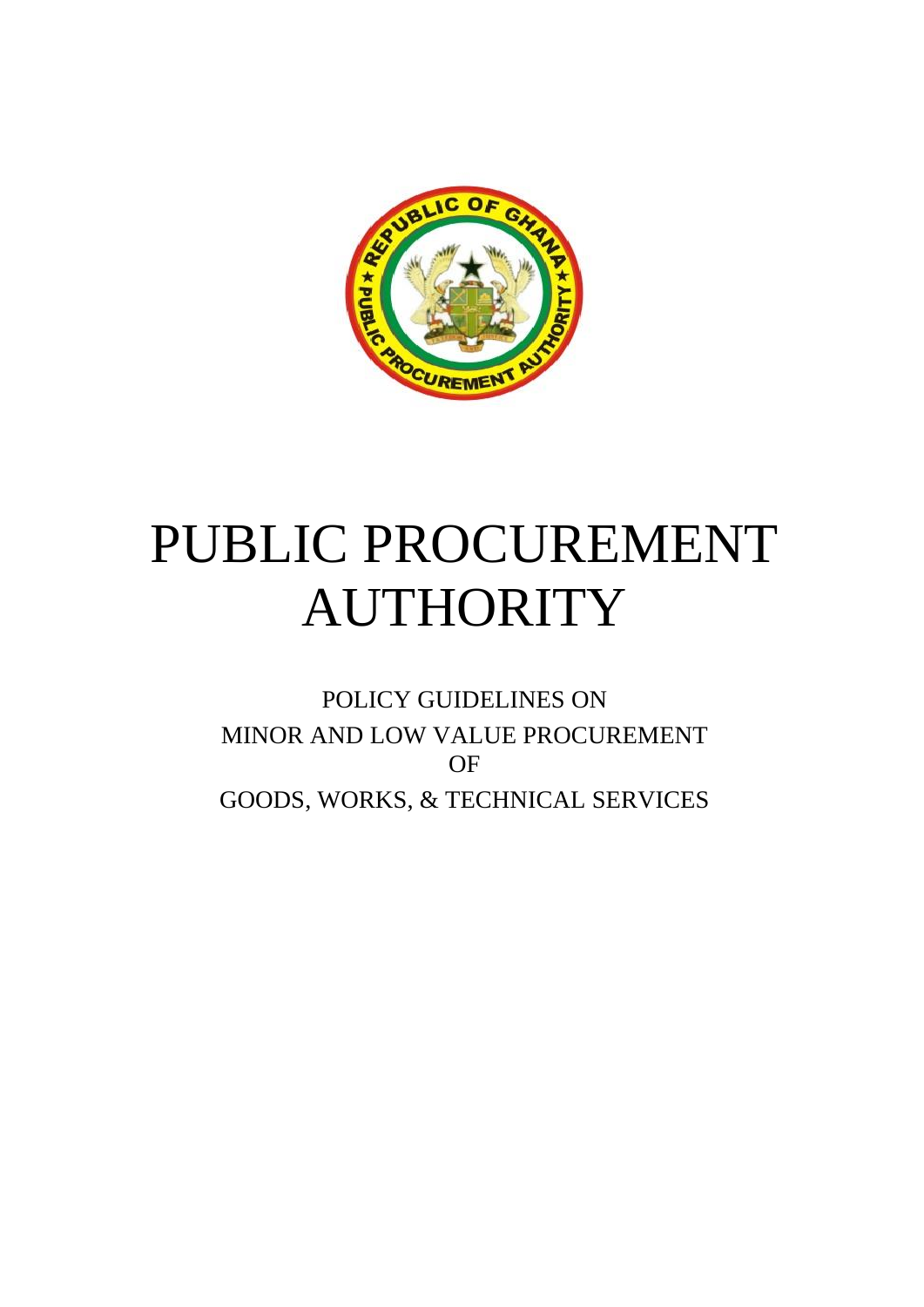# Table of Contents

| <b>BACKGROUND AND RATIONALE</b>                        | <b>SECTION</b>      |
|--------------------------------------------------------|---------------------|
| <b>DEFINITIONS</b>                                     | 2                   |
| STANDARD DOCUMENTS FOR MINOR AND LOW VALUE PROCUREMENT | 3                   |
|                                                        |                     |
| <b>GROUPING OF ENTITIES (CATEGORIES)</b>               | <b>APPENDIX I</b>   |
| STANDARD FORMAT FOR MINOR PROCUREMENT                  | <b>APPENDIX IIA</b> |
| CONTRACT FORM FOR MINOR PROCUREMENT                    | <b>APPENDIX IIB</b> |
| LOW VALUE PROCUREMENT RETURNS (LVPR) FORM A            | <b>APPENDIX III</b> |
| LOW VALUE PROCUREMENT RETURNS (LVPR) FORM B            | <b>APPENDIX IV</b>  |

### **ABBREVIATIONS AND ACRONYMS**

| LVPR        | LOW VALUE PROCUREMENT RETURNS         |
|-------------|---------------------------------------|
| <b>SFMP</b> | STANDARD FORMAT FOR MINOR PROCUREMENT |

**Subject: POLICY GUIDELINES FOR MINOR AND LOW VALUE PROCUREMENT OF GOODS, WORKS, & SERVICE S**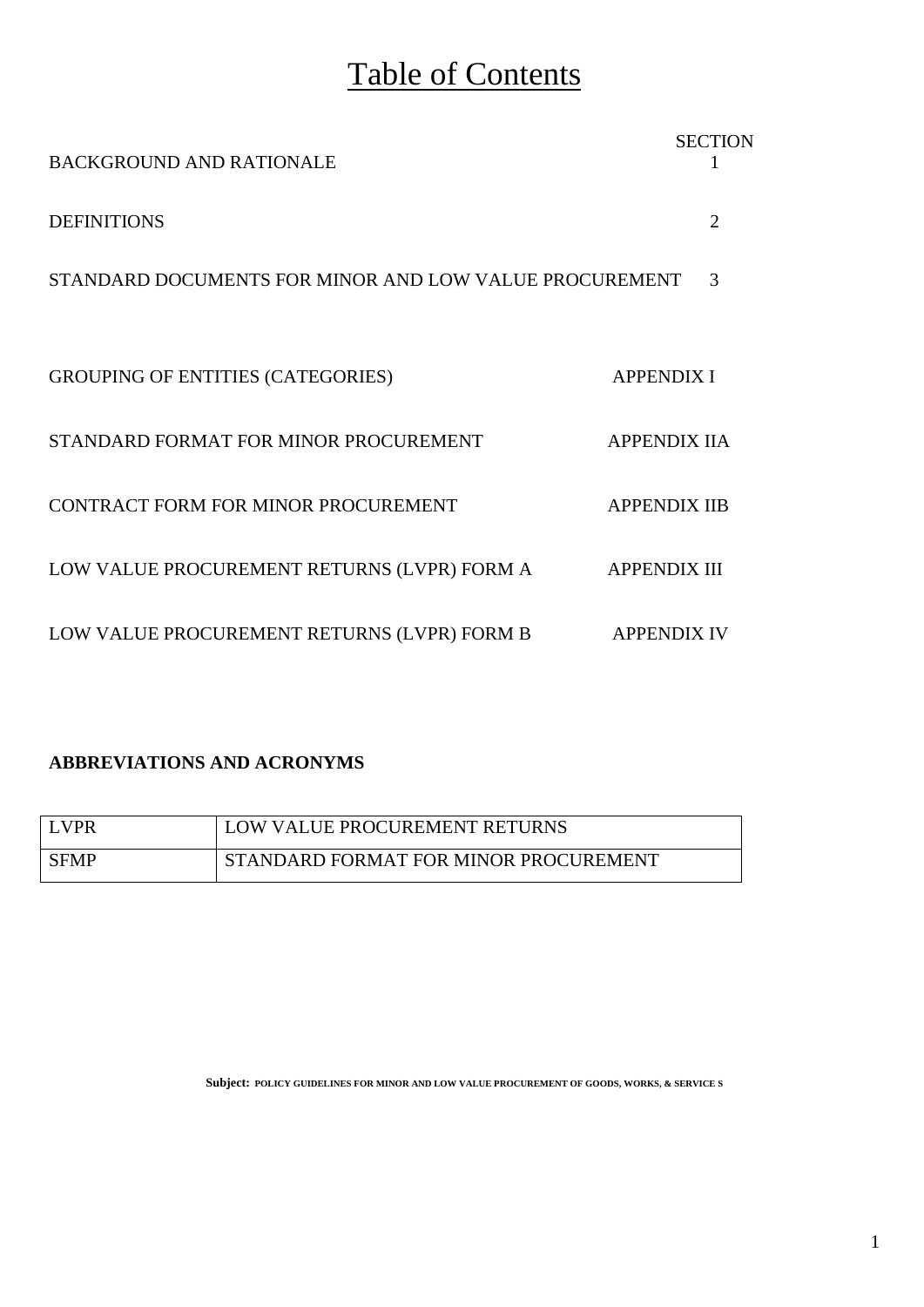### **POLICY ON MINOR AND LOW VALUE PROCUREMENT OF GOODS, WORKS, CONSULTING AND TECHNICAL SERVICES**

### **1.0 BACKGROUND AND RATIONALE**

The Low Value & Minor Procurement Forms were developed for use in the public sector following the inability of procurement entities to capture and document procurement transactions of goods, works and technical services of relatively low value. The concept has been particularly useful in the procurement of items of very low value for which even the use of the Standard Tender Document for Price Quotation has proved problematic and cumbersome. This includes purchases made from suppliers and service providers (Micro, Small and Medium Enterprises (MSMEs), Artisans, Craftsmen, market women etc.) who, for peculiar reasons, are unable to provide formal quotations and other documentation for appropriate record keeping of such transactions by Entities. The category of procurements typically falling under this category, therefore, include purchase of perishable items like fish and vegetables from the market as well as services provided by artisans and craftsmen.

The successful pilot of the Low Value (LV) & Minor Procurement (MP) Forms among Senior High Schools in the country has pointed to the possible wider application of the LV & MP concept within the public sector. The use of the simple LV & MP forms, when used by Entities will assist in the documentation of procurements of relatively low value covering any pre-determined period and for inclusion in procurement plans of Entities under the tag "Low Value Procurement/ Minor Procurement" as they capture very basic data related to such procurements, without flouting the provisions of Act 663 as amended.

It became apparent, for instance, that MSMEs were not capable of handling documentation involved in procurement of goods up to GHS100,000 (under Price Quotation Method) which has 15-pages, whether the amount is GHS100,000 or GHS10 when quotations are requested from them. They will therefore be unable to participate in procurement processes. Similarly, most low-spend entities find the procedures too cumbersome, especially for very low value purchases. They therefore either disregard the prescribed procedures or end up almost always procuring directly from a particular supplier without PPA's approval, thus flouting provisions of Act 663 as amended.

These aforementioned challenges make it difficult for certain Entities to procure their requirements in accordance with the Act, thus risking sanctions. The result is high cost of procurement; in some cases, total misprocurement, and poor or no procurement records keeping.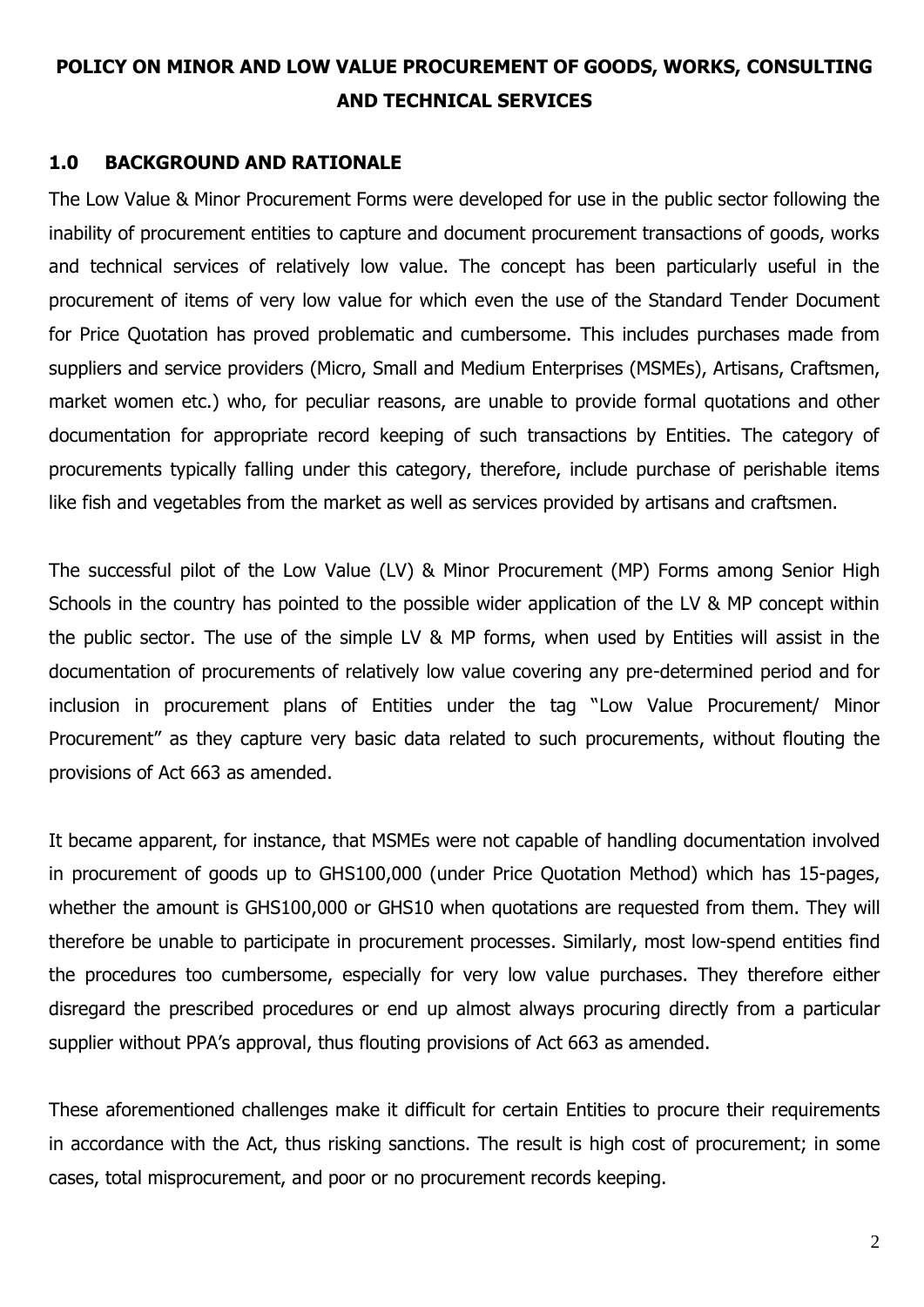The PPA by virtue of its regulatory powers under section 3 (a) and (c) of the Procurement Act has formulated this policy on Minor and Low Value Procurement with a view to addressing the foregoing challenges that entities are faced with in the implementation of Act 663 as amended, so as to improve procurement performance.

Minor/Low Value procurement involves relatively low value procurements that are made mainly from suppliers, market women, maintenance / repairs undertaken by Artisans or Craftsmen. These policy guidelines provide the procedures for undertaking Minor and Low Value Procurement of Goods, Works,

and Technical Services (All the procurement forms referred to in these guidelines are attached).

### **1.2 PURPOSE AND OBJECTIVES OF THE POLICY**

The purpose of this policy is to resolve the foregoing challenges. It is aimed at:

- a) Ensuring records are kept on low value procurement transactions;
- b) Reducing administrative cost
- c) Instituting efficient methods for procurement of low value and perishable items under the amended Act;
- d) Establishing documentation that is simple enough to encourage participation from small enterprises while ensuring compliance with Act 663 as amended.

### **2.0 DEFINITIONS**

**For purposes of implementing this policy, the following definitions are provided for guidance.**

### **2.1 CATEGORY OF AN ENTITY**

This is the category (among six categories) into which an entity fits in PPA's grouping of entities towards the delivery of certain policies, including these guidelines. **Please refer to Appendix I.**

### **2.2 LOW VALUE PROCUREMENT**

Low Value Procurement, for the purpose of these guidelines, is any procurement for Goods, Works, and Technical Services of value not exceeding:

- **GHS5,000** for non-perishable items and
- **GHS10,000** for perishables items

### **2.3 MINOR PROCUREMENT**

Minor Procurement, for the purpose of these guidelines, is any procurement for Goods, Works, and Technical Services of value not exceeding **GHS30,000**.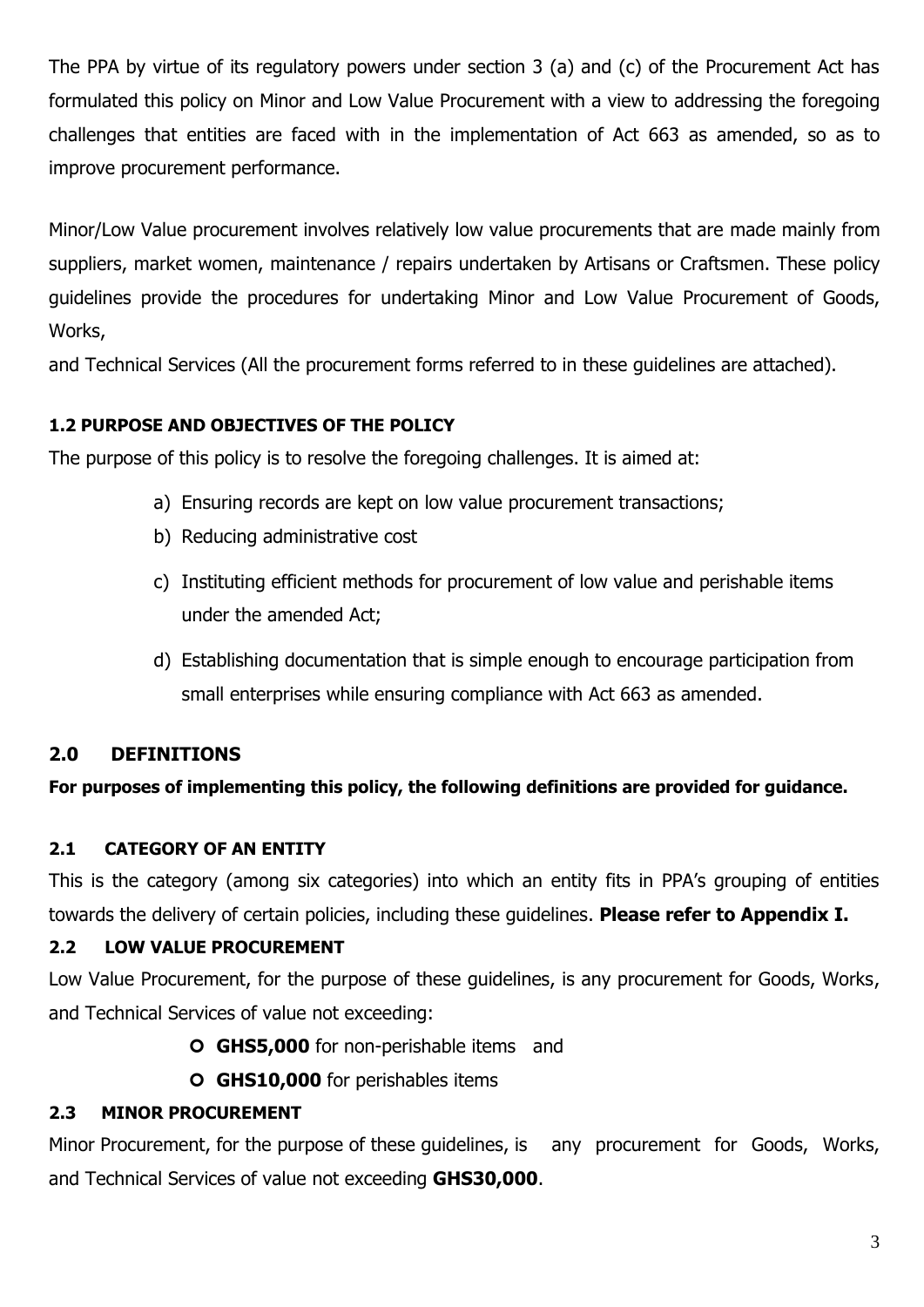Procurement plans of entities applying this policy shall indicate the items covered.

### **3.0 STANDARD DOCUMENTS FOR LOW VALUE AND MINOR PROCUREMENT**

The following STDs for Low Value and Minor and Procurement shall be used in the manner specified in this document:

- i. Standard Format for Minor Procurement of Goods, Works, and Technical Services (Form SFMP) for all categories **(Ref APPENDIX IIA).**
- ii. Contract Form for Minor Procurement (basis Form SFMP) for all categories **(Ref APPENDIX IIB).**
- iii. Low Value Procurement Returns (LVPR) Form A and Form B for all categories of Entities **(Ref APPENDICES III and IV).**

### **3.1 RULES ON "REQUEST FOR QUOTATION FOR MINOR PROCUREMENT" (Form SFMP)**

Entities shall invite quotations for Minor Procurement using Form SFMP (-ref Appendix IIA), which is "Standard Format for Minor Procurement" of Goods, Works, and Technical Services, as specified below. This procurement is based on comparison of at least three quotations.

Form SFMP shall be used to invite quotations for all minor procurement of goods, works, and Technical services not exceeding **GHS30,000**.

### **3.2 RULES ON USE OF FORM SFMP (MINOR PROCUREMENT)**

Form SFMP (-ref Appendix IIA) shall not be used for the same item more than **once in one month**, once the upper limit is reached; i.e. the aggregate value per item/package per month shall not exceed **GHS30,000.** 

Entities are required to apply Framework Contracting, where continuous use of Form SFMP is anticipated for procurement of Minor Goods, Works, and Technical Services.

If the value of procurement of Goods, Works, and Technical services exceeds the above thresholds, the appropriate Standard Tender Documents must be used.

### **3.3 CONTRACT FORM FOR MINOR PROCUREMENT**

Following the use of FORM SFMP to request for quotations, entities shall enter into contractual agreement with Suppliers, Artisans or Craftsmen for minor procurement of Goods, Works, and Technical Services by using the Contract Form for Minor Procurement (ref Appendix IIB)

**NB**

i. Form SFMP (-ref Appendix IIA) shall not be used for the same item more than once in one month, once the upper limit is reached; i.e. the aggregate per item/package per month shall not exceed **GHS30,000.**

ii. The estimated value of each procurement shall not exceed **GHS 30,000**.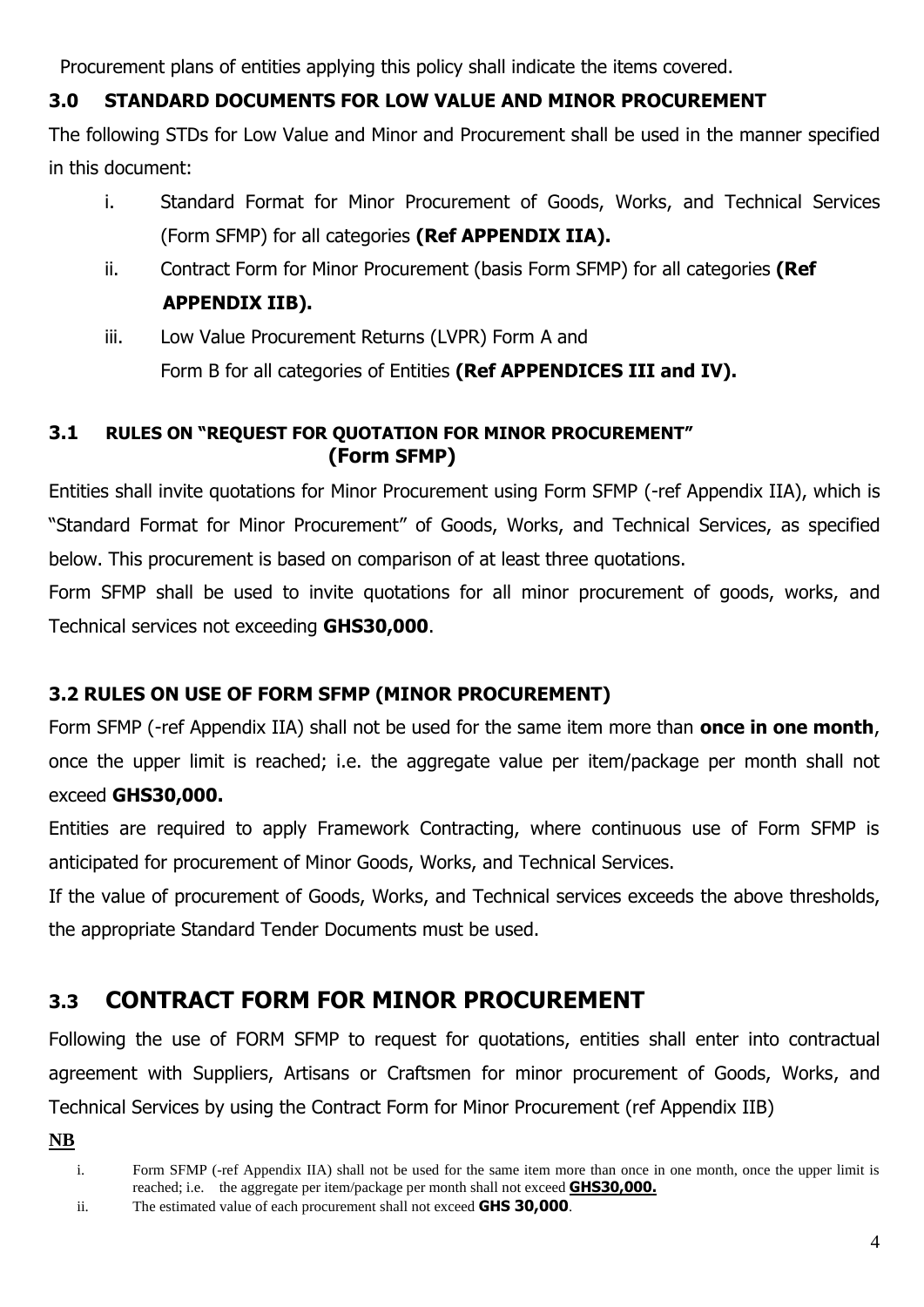iii. Entities are required to apply Framework Contracting, where continuous use of Form SFMP is anticipated for procurement

of Minor Goods, Works, and Technical Services.

iv. If the value of procurement of goods, works, and technical services is above **GHS30,000**, the appropriate Standard Tender Documents shall be used.

### **3.3 RULES ON USE OF "LOW VALUE PROCUREMENT RETURNS (LVPR) FORMS"**

The LVPR Forms A and B capture all the basic data relating to low value procurement where values are up to **the limits specified below**. The information captured on this form will assist Procurement Auditors and PPA Assessors to conduct their work and also to check abuse. Hence, the records should be well maintained.

**LVPR Form A** (ref Appendix III). The **LVPR Form A** shall be used to record details of low value procurement of **NON-PERISHBLE** goods, works and technical services up to a limit of **GHS5,000,** undertaken by Entities.

**LVPR Form B** (ref Appendix IV). The **LVPR Form B** shall be used to record details of all low value procurement of **PERISHABLE** GOODS up to **GH¢ 10,000**, undertaken by Entities**.** 

Low Value Procurement of goods, works, and technical services can be procured without inviting quotations, provided that:

- the prices are reasonable and consistent with the market rates for items of a similar nature;
- price surveys are undertaken regularly to ensure the reasonableness of prices;
- the required goods or services are not split into lots for the purpose of avoiding the application of Minor Procurement or higher methods;
- fairness and ethical dealings are exhibited.

**Non-perishable** goods procured under LVPR should, where possible, be obtained through price comparison.

### **NB**.

- 1. *No procurement of value exceeding the threshold shall be made from a single person or enterprise or organisation in one week. using LVPR forms.*
- 2. *Non-perishable goods, or services, shall not be split into lots for the purpose of avoiding the application of Minor Procurement Procedure or higher Procurement methods*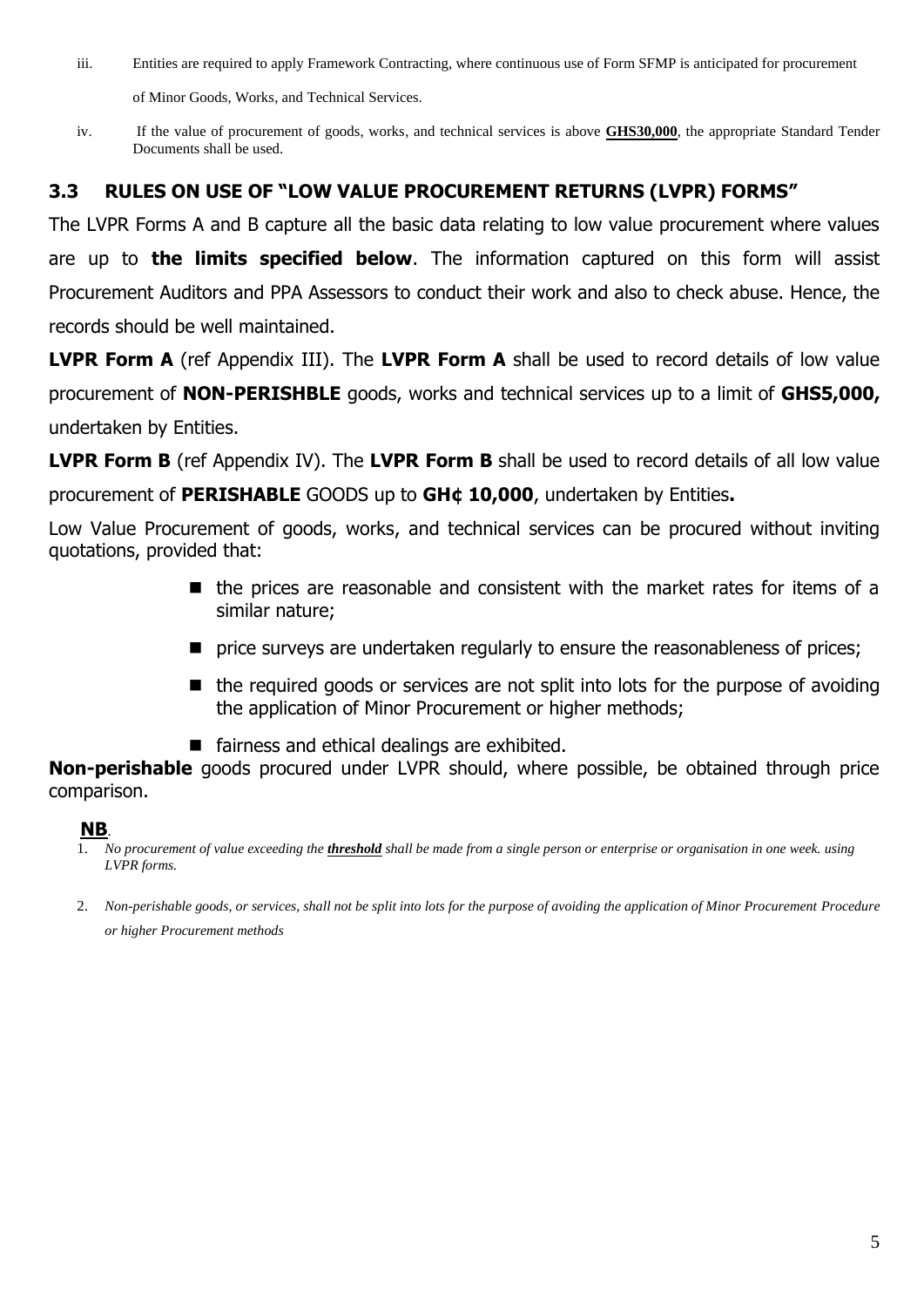### **APPENDIX I**

### **THRESHOLD GROUPING OF ENTITIES**

### **CATEGORY A (Special Constitutional Bodies)**

- 1. Legislature
- 2. Judiciary
- 3. Council of State
- 4. Bank of Ghana

### **CATEGORY B**

- 1. Independent Constitutional Bodies
- 2. Office of the President
- 3. Central Management Agencies
- 4. Ministries
- 5. State Owned Enterprises
- 6. Regional Coordinating Councils
- 7. Statutory fund management bodies

### **CATEGORY C**

- 1. Head offices of Subvented Agencies and Government Departments<sup>1</sup>
- 2. Teaching Hospitals
- 3. Tertiary Institutions including autonomous schools, institutes, colleges and campuses of universities<sup>2</sup>

### **CATEGORY D**

- 1. Regional Offices of Subvented Agencies and Government Departments<sup>1</sup>
- 2. Regional Hospitals
- 3. Colleges

### **CATEGORY E**

- 1. District Offices of a Subvented Agency and Government Departments
- 2. District Hospitals
- 3. Second Cycle Schools or institutions

### **CATEGORY F**

- 1. Metropolitan Assemblies
- 2. Municipal Assemblies and District Assembles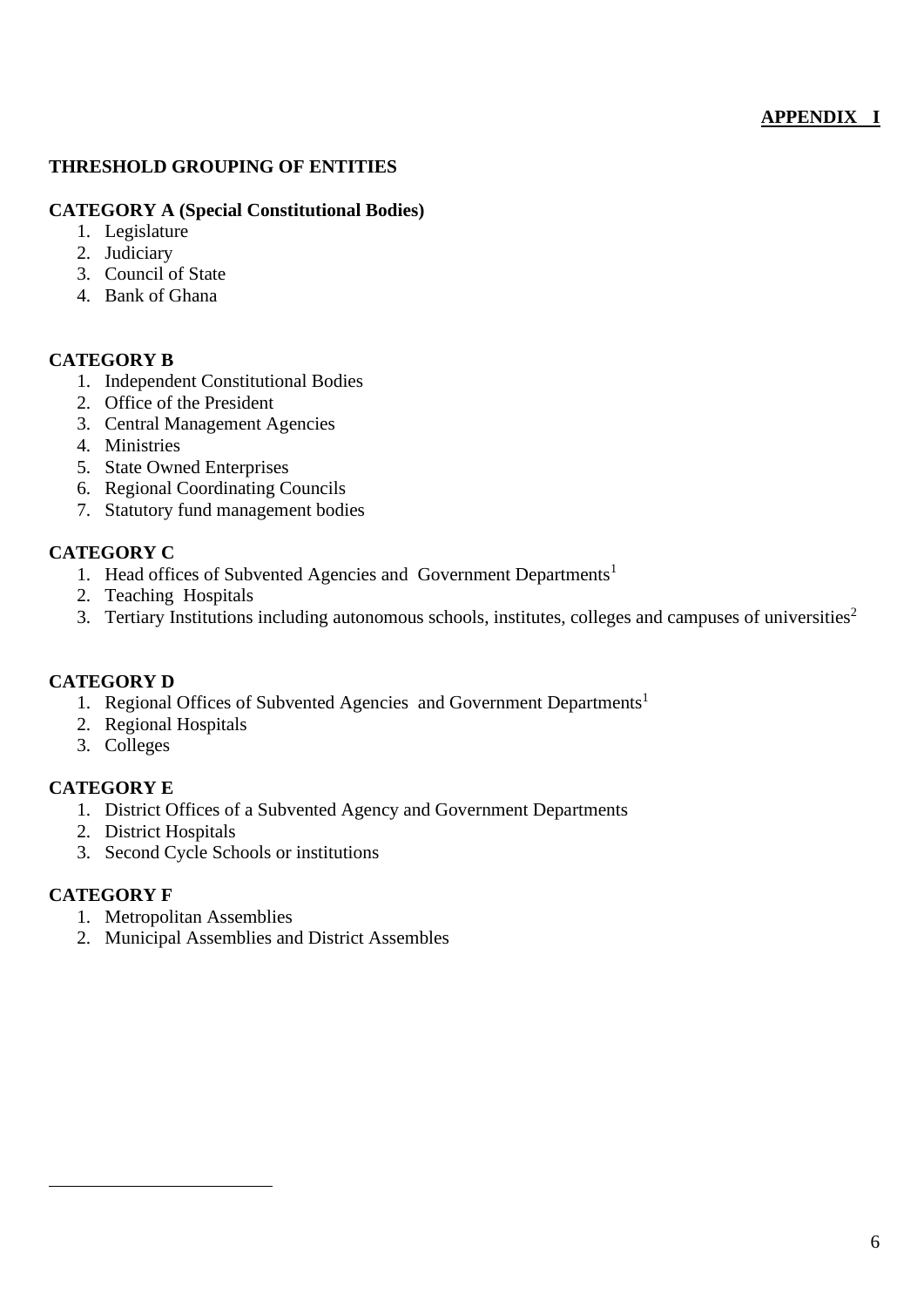### REPUBLIC OF GHANA

FORM SFMP



# PUBLIC PROCUREMENT AUTHORITY STANDARD FORMAT FOR MINOR PROCUREMENT

### **(FOR MINOR PROCUREMENT OF GOODS, WORKS, AND TECHNICAL SERVICES)**

### **Use of Document**

This document, FORM SFMP, should be used for procurement of goods, works, and technical services **whose estimated value does not exceed GHS30,000 for all categories of Entities. Procurement using Form SFMP should be carried out by inviting at least three quotations, and the names of the invited suppliers/providers should be specified in the SFMP document.**

The SFMP shall not be applied for the same item more than once in one month, once the upper limit is reached; i.e. the aggregate per item/package per month shall not exceed **GHS30,000.** The estimated value of each procurement shall not exceed **GHS30,000**. Entities are required to apply Framework Contracting, where continuous use of Form SFMP is anticipated for procurement of Minor Goods, Works and Technical Services. Procurements which are above the Head of Entity threshold but not more than the upper limit threshold for Standard Request for Quotations (RFQ) should be done by using the standard RFQ document in accordance with procedures specified in the Public Procurement Manual.

### **Explanation:**

 In the SFMP form, the contents of the brackets "[ ]" or {} denote *information to be inserted* when drafting the RFQ, or *an explanation to procurement staff* when preparing the RFQ, or an *explanation to the tenderer* when preparing the quotation.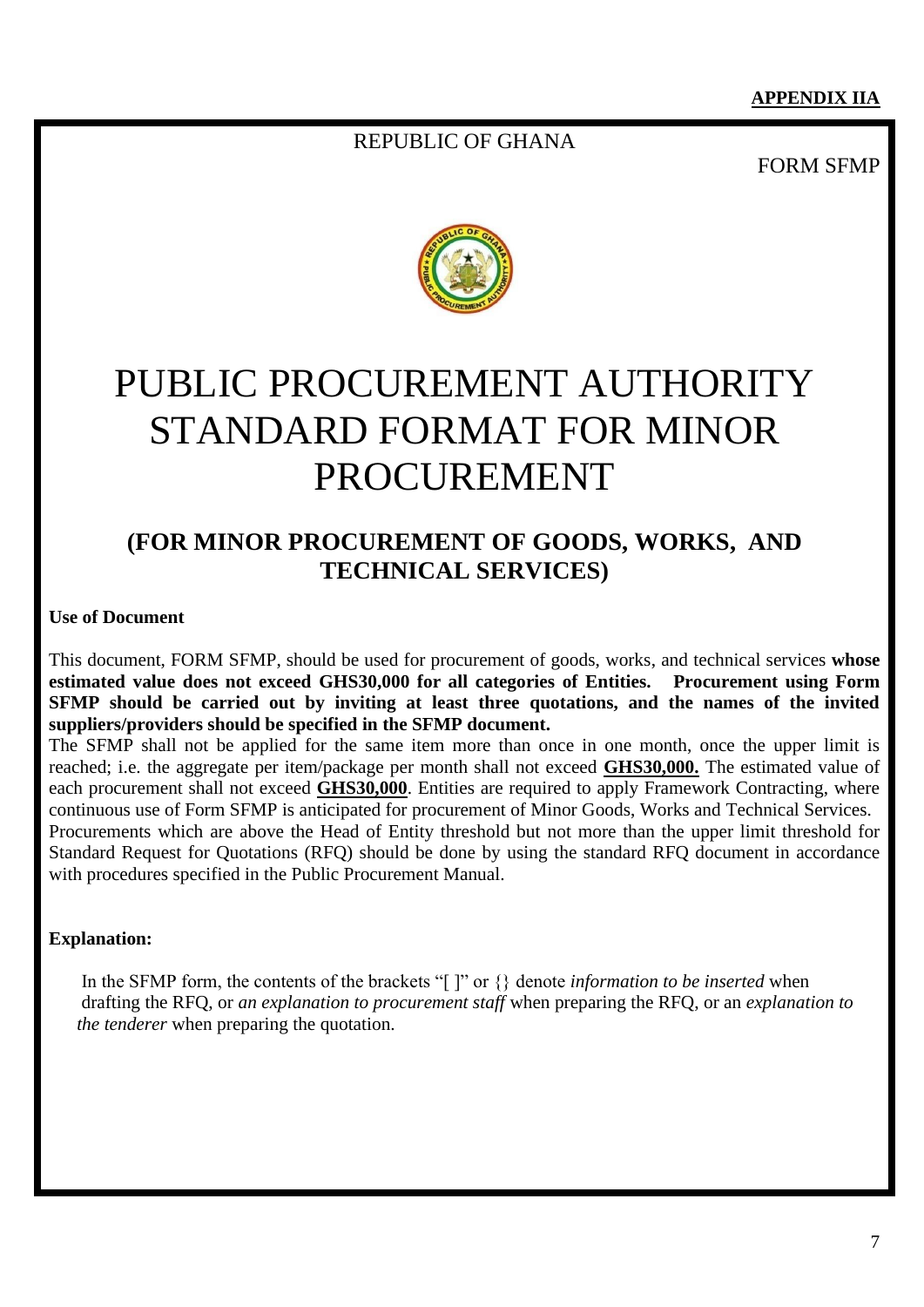

**FORM SFMP**

Name of Procurement Entity: **…………………………………………………**

Address of Procurement Entity:……………………………………...................

#### **REQUEST FOR QUOTATIONS FOR MINOR PROCUREMENT OF GOODS, WORKS, & TECHNICAL SERVICES**

| Package<br>Number:        |                    |                                      |                    |                |
|---------------------------|--------------------|--------------------------------------|--------------------|----------------|
| <b>Procurement Entity</b> | Department/Project | $\mathbf{r}$<br>Year<br>$E$ Inancial | Vne of Procurement | Tender/RFP NO. |
|                           |                    |                                      |                    |                |

Date: [*Date of Transaction*]

| To: [names of suppliers] |  |
|--------------------------|--|
|                          |  |
|                          |  |
|                          |  |
|                          |  |
|                          |  |
|                          |  |
|                          |  |

The [*name of Procurement Entity*] invites you to submit your quotation/proposal for the supply of:

**……………………………………………………………………………………………………………………...……………………**

**…………………………………………………………………………………………………**

**(See Section C of this document for details).** Partial Quotations shall be rejected, and the Procurement Entity reserves the right to award a contract for selected items only. Any resulting order shall be subject to the Government of Ghana General Conditions of Contract covering procurements under Price Quotation (available on request) except where modified by this Request For Quotation.

#### **SECTION A: QUOTATION REQUIREMENTS**:

- 1) Place of delivery for the *Goods/Works/Technical Services*: …………………..
- 2) Price basis: {(i) Ex-works\*, or (ii) Delivered to [……*name and place of procurement entity*]}.
- 3) The delivery period required is *…………….* from date of order.
- 4) Quotations must be valid for *………………..* from the Closing Date for submission of Quotes.
- 5) The warranty/guarantee offered shall be: *…………………..*
- 6) Quotations and supporting documents as specified in Section B must be marked with the Procurement Number above and indicate your acceptance of the terms and conditions.
- 7) Closing Date for Submission of Quotes: The Quotations, which must be in sealed envelopes, shall be submitted latest by*………………[time]* on *[date].*
- **8)** Quotations must be delivered to: [ *Entity details and place*]
- 9) The attached Schedule of Requirements at Section C, details the items to be purchased. You are requested to quote your price for these items by completing and returning Sections B and C.

Quotations that are responsive, qualified and technically compliant will be ranked according to price. Award of contract will be made to the lowest evaluated quotation, using the Public Procurement Authority's Document titled "CONTRACT FORM FOR MINOR PROCUREMENT OF GOODS, WORKS AND TECHNICAL SERVICES".

Payments will be made within thirty () days of receipt of an invoice supported by a delivery receipt or dispatch documentation (Way bill) and a certificate of satisfactory completion issued by [*Authority responsible for certifying goods].*

Signed:……………………… Name:**………………………………….....** Title/Position: ……………………….

For and on behalf of **………………………………………………………….**

*\*Ex-Works implies entity will receive the items at the supplier's premises.*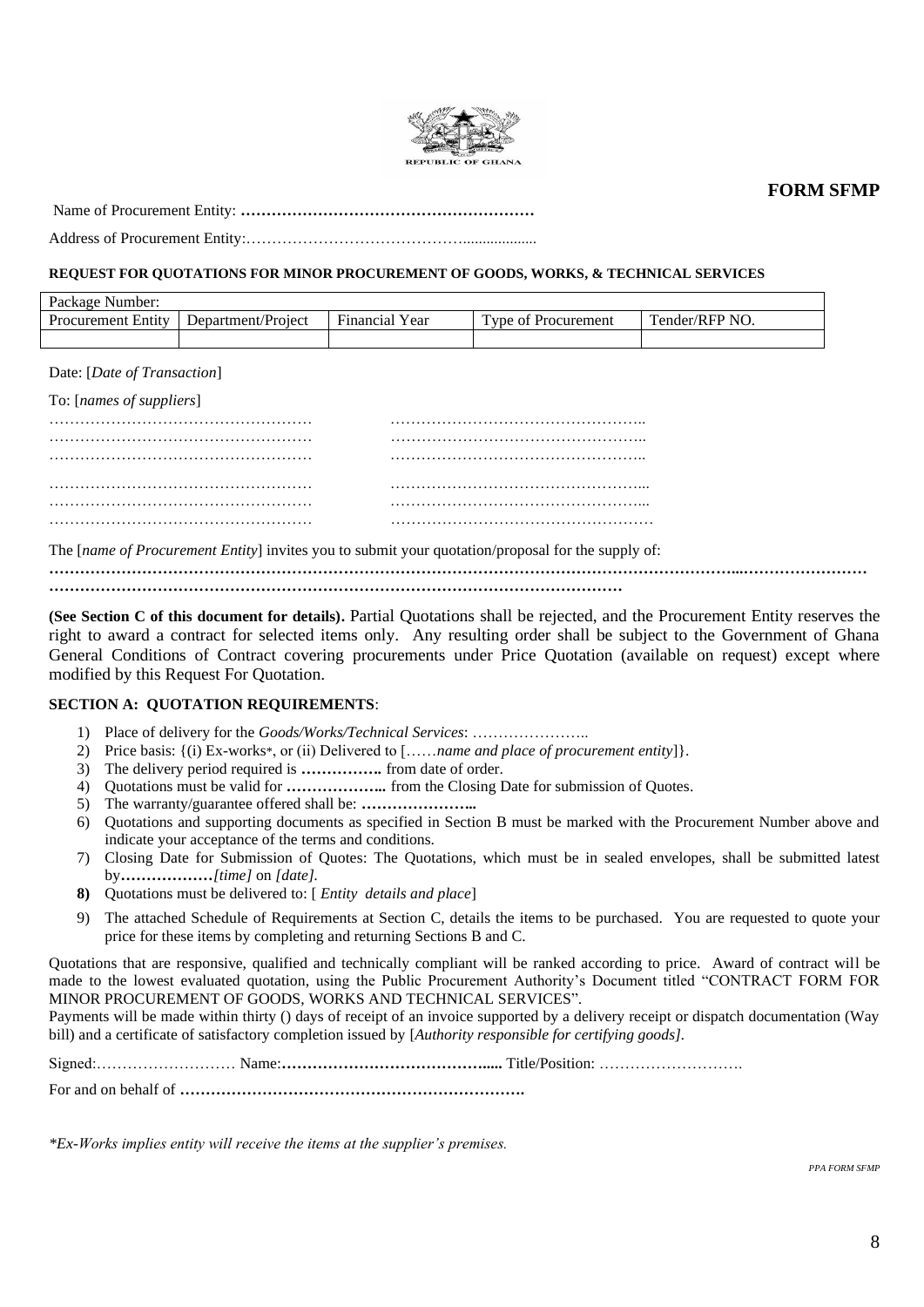*Your quotation is to be returned on this Form by completing and returning Sections B and C below, including any other information /certification required within this Request for Quotation.*

### **SECTION B: QUOTATION DETAILS**

2. Delivery period offered: ……………. Days/weeks/months from date of Purchase Order.

3. The validity period of this Quotation is: ………………. Days from Closing Date for submission of Quotations.

- 4. Warranty period (where applicable):………………………… months.
- 5. We enclose the following documents:
	- i. A copy of Trading Licence;
	- ii. A copy of Annual Tax Clearance Certificate (for last Financial Year);
	- iii. [A list of recent contracts performed (preferably government contracts), if any];
	- *iv. [Insert any other documentation required by the Procurement Entity].*

6. We confirm that our quotation/proposal is based on the terms and conditions stated in your Request for Minor Procurement (Form SFMP).

7. We confirm that the prices quoted are fixed for the duration of the validity period and will not be subject to revisions or variation within this period.

Authorised by:

|                                                                                                                                    | Name: $\frac{1}{\sqrt{1-\frac{1}{2}} \cdot \frac{1}{2}}$ |            |
|------------------------------------------------------------------------------------------------------------------------------------|----------------------------------------------------------|------------|
| Position<br><u> 1980 - Jan Stein Jan Stein Stein Stein Stein Stein Stein Stein Stein Stein Stein Stein Stein Stein Stein Stein</u> |                                                          | (DD/MM/YY) |
| Authorised for and on behalf:                                                                                                      |                                                          |            |
|                                                                                                                                    |                                                          |            |
|                                                                                                                                    |                                                          |            |
|                                                                                                                                    |                                                          |            |

*[If any additional documentation is attached, a signature and authorisation at Section B and Section C is still required as confirmation that the terms and conditions of this RFQ prevail over any attachments. If the Quotation is not authorised in Section B and Section C, the quotation may be rejected].*

*PPA FORM SFMP*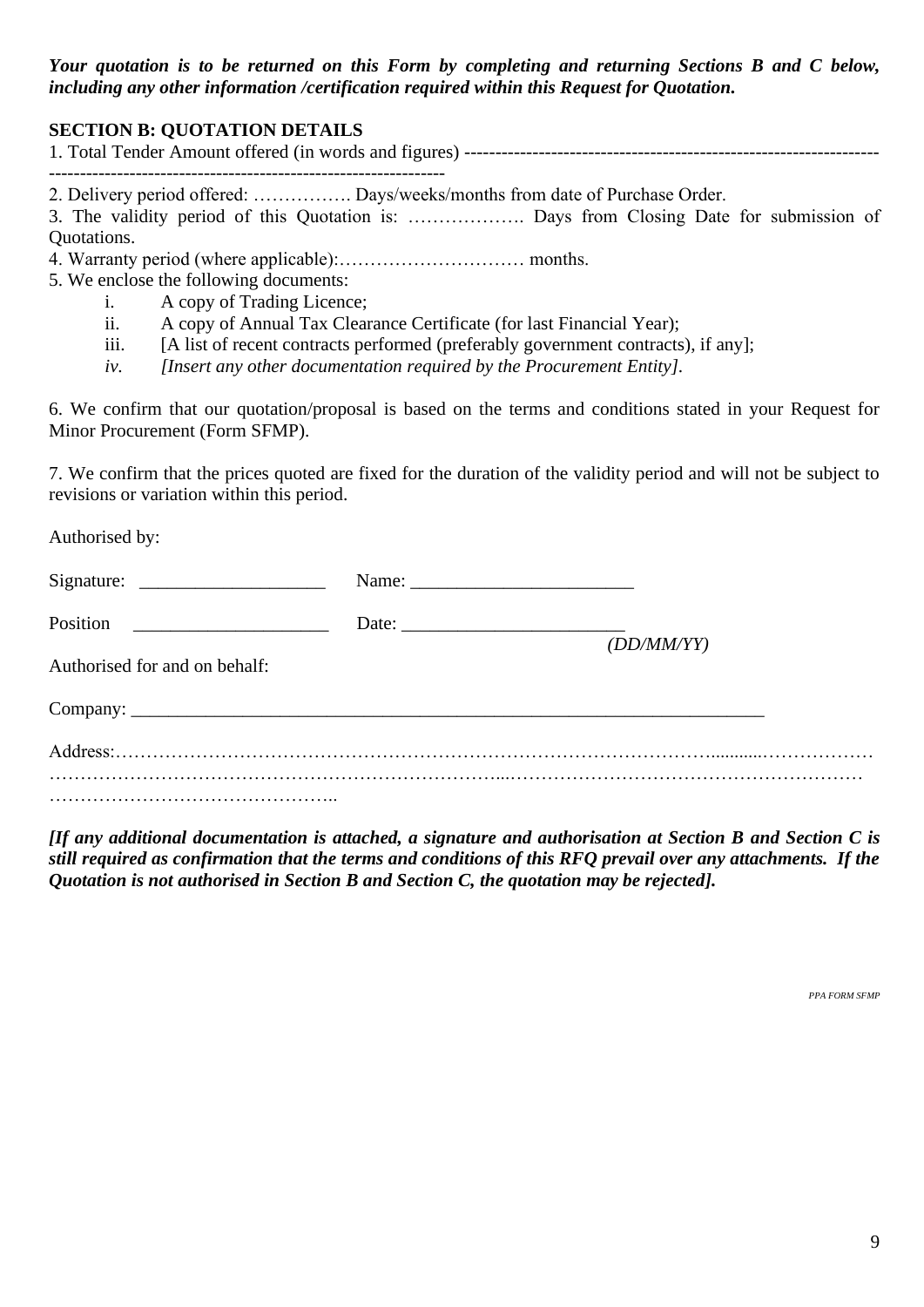### **SECTION C: SCHEDULE OF REQUIREMENTS (TO BE COMPLETED BY TENDERER)**

| <b>Item</b><br>No. | <b>Description of Goods</b><br>(Attach specification if necessary) | Unit of<br><b>Measure</b> | Quantity<br><b>Unit Price</b><br>[*state basis]<br>(GHS) |  | <b>Total Price</b><br>(GHS) |
|--------------------|--------------------------------------------------------------------|---------------------------|----------------------------------------------------------|--|-----------------------------|
|                    |                                                                    |                           |                                                          |  |                             |
|                    |                                                                    |                           |                                                          |  |                             |
|                    |                                                                    |                           |                                                          |  |                             |
|                    |                                                                    |                           |                                                          |  |                             |
|                    |                                                                    |                           |                                                          |  |                             |
|                    |                                                                    |                           |                                                          |  |                             |
|                    |                                                                    |                           |                                                          |  |                             |
|                    |                                                                    |                           |                                                          |  |                             |
|                    |                                                                    |                           |                                                          |  |                             |
|                    | -- % NHIL                                                          |                           |                                                          |  |                             |
|                    |                                                                    |                           |                                                          |  |                             |

\* Price basis could be either "Ex-Works", or "Delivered To [*Entity's premises*]"

Authorised by:

Signature: \_\_\_\_\_\_\_\_\_\_\_\_\_\_\_\_\_\_\_\_ Name: \_\_\_\_\_\_\_\_\_\_\_\_\_\_\_\_\_\_\_\_\_ Position \_\_\_\_\_\_\_\_\_\_\_\_\_\_\_\_\_\_\_\_\_ Date: \_\_\_\_\_ \_\_\_\_\_\_ \_\_\_\_\_ *(DD/MM/YY)* Authorised for and on behalf of: Company:

Address: \_\_\_\_\_\_\_\_\_\_\_\_\_\_\_\_\_\_\_\_\_\_\_\_\_\_\_\_\_\_\_\_\_\_\_\_\_\_\_\_\_\_\_\_\_\_\_\_\_\_\_\_\_\_\_\_\_\_

*[The Table in this section may be adapted to suit entity's requirement]*

*PPA FORM SFMP*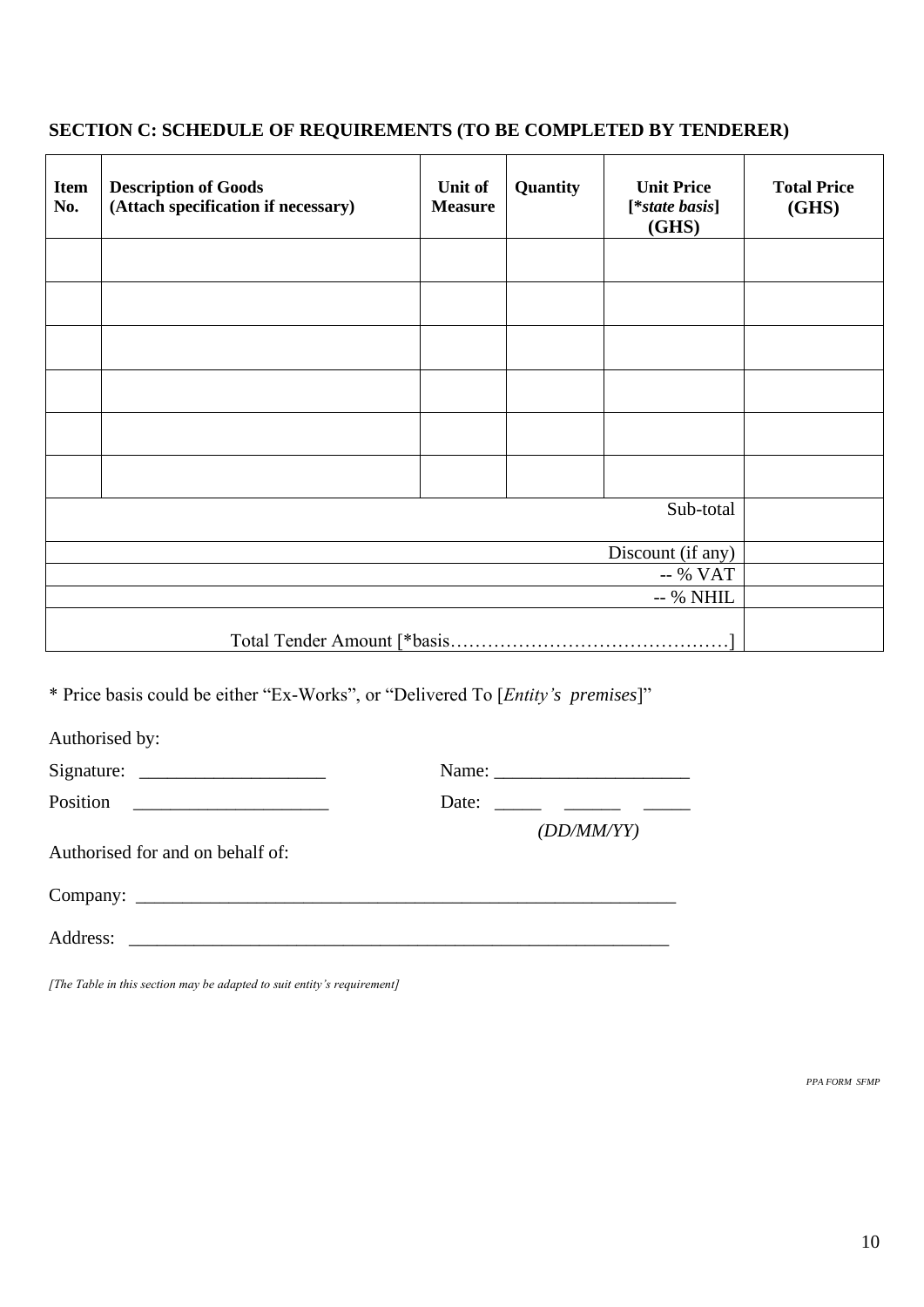## **REPUBLIC OF GHANA**

**PUBLIC PROCUREMENT AUTHORITY**



### **CONTRACT FORM FOR MINOR PROCUREMENT**

**OF** 

### **GOODS, WOR, AND TECHNICAL SERVICES**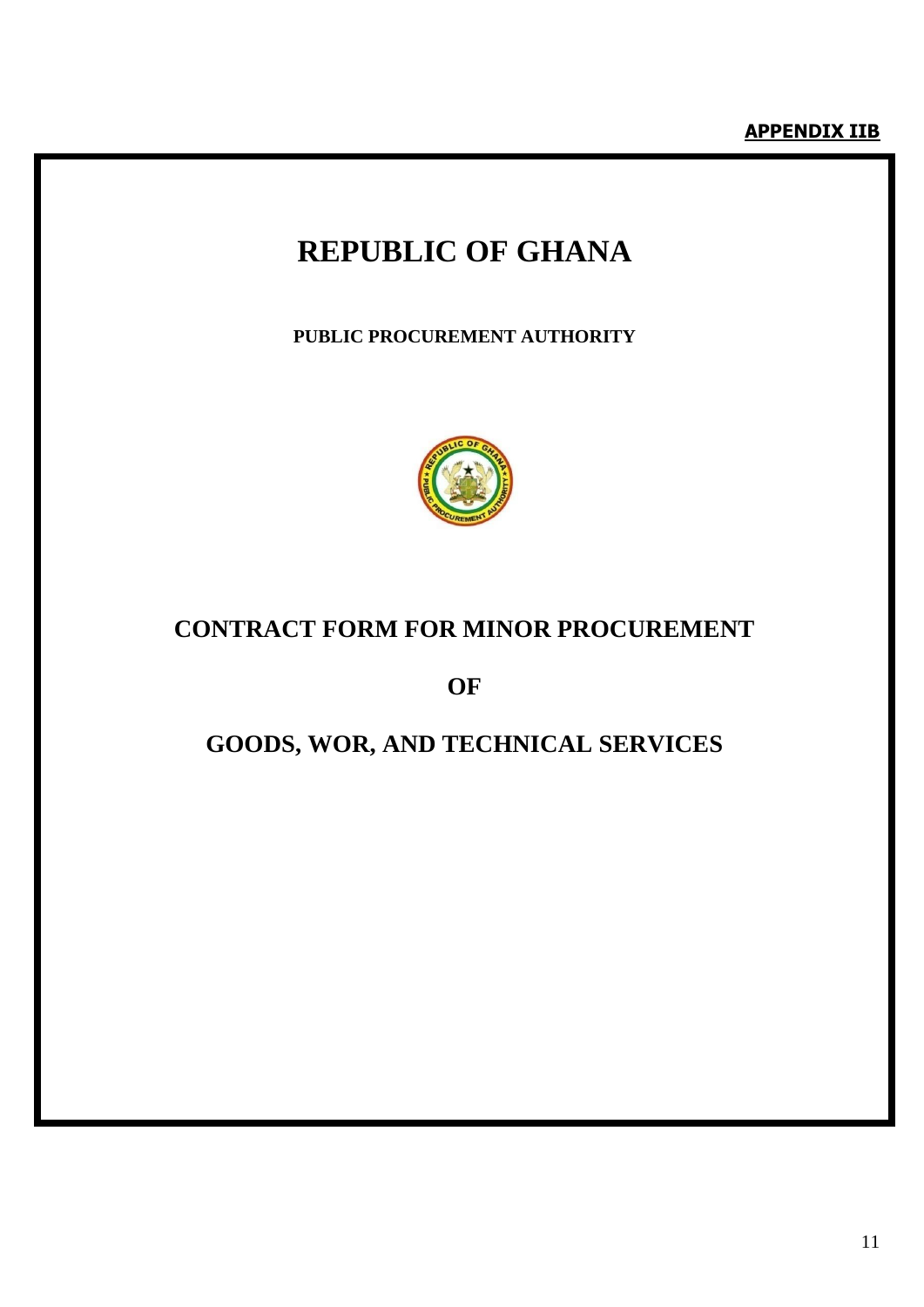

### **CONTRACT FOR MINOR PROCUREMENT**

**CONTRACT NO: ……………………………….**

**CONTRACT DATE: …………………………….** 

#### **BETWEEN**

**NAME & ADDRESS OF ENTITY (PURCHASER) ………………………………………………………………………………**

**AND**

#### **NAME & ADDRESS OF SUPPLIER/CONTRACTOR/CONSULTANT**

*………………………………***….................................……………………………………………………………………………………**

**………………………………………………………………………………………………………………………………….**

WHEREAS the *…………………* invited Quotations for *……………* and has accepted a Quotation by ………… in the sum of [GH¢……………], (hereinafter called "the Contract Price") viz.:

| No. | Description of Item /<br><b>Service/Works</b> | Quantity | <b>Unit Price</b><br>GH¢ | <b>Total Price</b><br>$GH¢$ [state basis] |
|-----|-----------------------------------------------|----------|--------------------------|-------------------------------------------|
|     |                                               |          |                          |                                           |
|     |                                               |          |                          |                                           |
|     |                                               |          |                          |                                           |
|     | <b>TOTAL TENDER AMOUNT [basis ]</b>           |          |                          |                                           |

#### **NOW THIS CONTRACT WITNESSES as follows:**

1. The following documents shall be deemed to form and be read and construed as part of this Contract, viz.:

- (a) The Standard Format For Minor Procurement of Goods, Works, and Technical Services/maintenance (Form SFMP) issued by the Purchaser;
- (b) Completed Section A of Form SFMP by Purchaser;
- (c) Completed Sections B and C of Form SFMP by Supplier (i.e. the Supplier's Quotation);
- (d) Purchaser's Notification of Award.

2. Payment shall be made within thirty () days of receipt of the Supplier's invoice supported by a Delivery Receipt, Dispatch documentation, a certificate of satisfactory completion, issued by *…………… [Authority responsible for certifying goods].*

3. In consideration of the payments to be made by the Entity as above mentioned, the Supplier hereby covenants with the Entity to provide the .. *[subject matter of the procurement]* and to remedy defects therein in conformity in all respects with the provisions of the Contract.

4.The Purchaser hereby covenants to pay in consideration of the completion/supply of *................. [subject matter of the procurement]* and the remedying of defects therein, the Contract Price or such other sum as may become payable under the provisions of the contract at the time and in the manner prescribed by the Contract.

**IN WITNESS** whereof the parties hereto have caused this contract to be executed in accordance with the laws of Ghana on the **date first above written.**

| On behalf of the Purchaser      | On behalf of the Supplier/Contractor/Supplier |
|---------------------------------|-----------------------------------------------|
|                                 |                                               |
|                                 |                                               |
| <b>WITNESSED FOR ENTITY BY:</b> | WITNESSED FOR SUPPLIER BY:                    |
|                                 |                                               |
|                                 |                                               |
|                                 |                                               |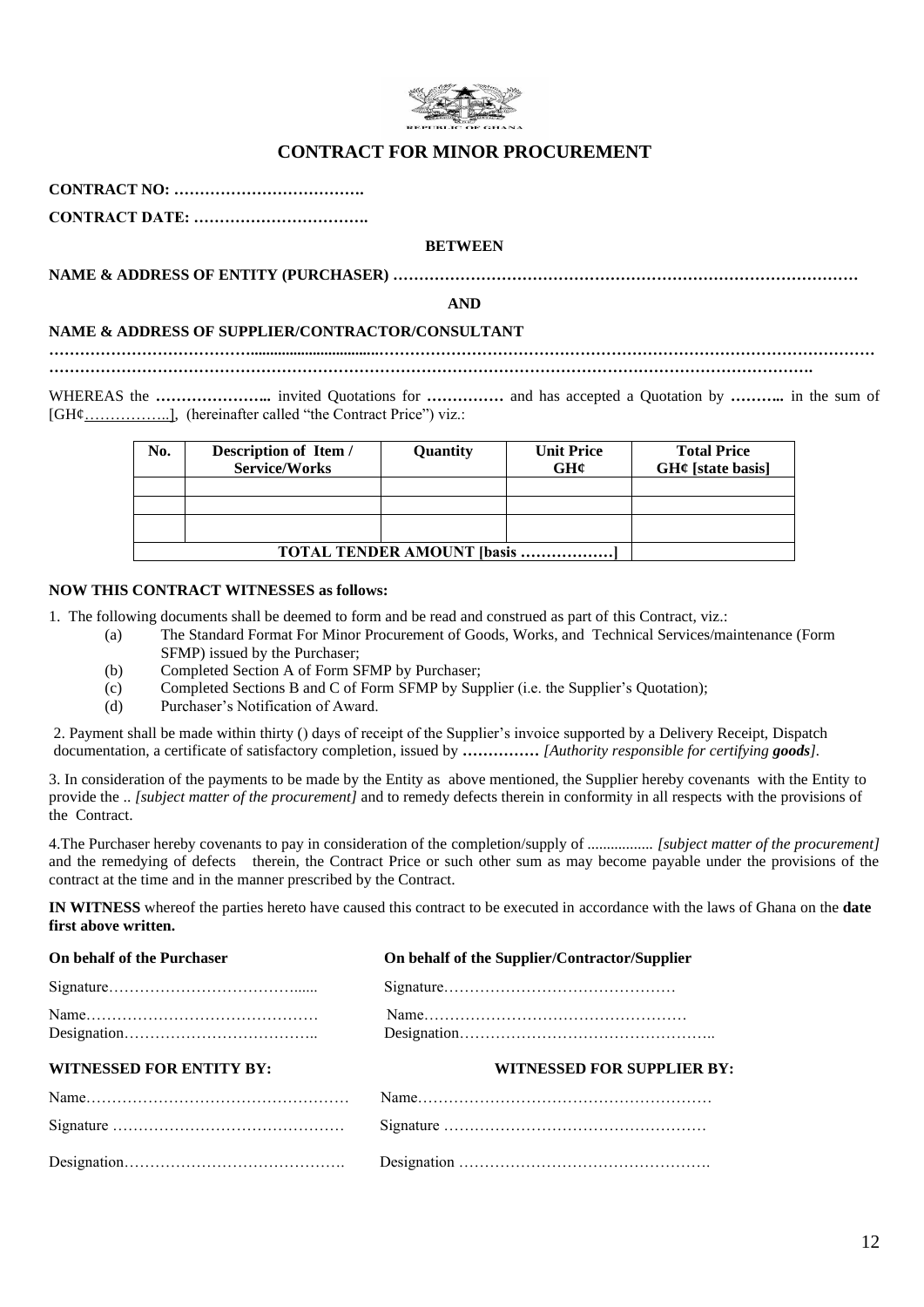### REPUBLIC OF GHANA

**APPENDIX III**

LVPR FORM A



### PUBLIC PROCUREMENT AUTHORITY (PPA)

#### LOW VALUE PROCUREMENT RETURNS FORM FOR PROCUREMENT OF **NON-PERISHABLES** ITEMS NOT EXCEEDING **GHS5,000** PER ITEM/PACKAGE

|                | <b>DETAILS OF PROCUREMENT</b>                            |                 |                                  |                                                   |                                                    |                                                         |                                      |  |
|----------------|----------------------------------------------------------|-----------------|----------------------------------|---------------------------------------------------|----------------------------------------------------|---------------------------------------------------------|--------------------------------------|--|
| N <sub>O</sub> | <b>DESCRIPTION</b>                                       | <b>QUANTITY</b> | <b>UNIT OF</b><br><b>MEASURE</b> | <b>UNIT</b><br><b>PRICE</b><br>$(GH\mathfrak{e})$ | <b>TOTAL</b><br><b>PRICE</b><br>$(GH\mathfrak{e})$ | <b>NAME AND</b><br><b>ADDRESS OF</b><br><b>SUPPLIER</b> | <b>DATE OF</b><br><b>TRANSACTION</b> |  |
|                |                                                          |                 |                                  |                                                   |                                                    |                                                         |                                      |  |
|                |                                                          |                 |                                  |                                                   |                                                    |                                                         |                                      |  |
|                |                                                          |                 |                                  |                                                   |                                                    |                                                         |                                      |  |
|                |                                                          |                 |                                  |                                                   |                                                    |                                                         |                                      |  |
|                | ATTACH HONOUR CERTIFICATE OR RECEIPTS (where applicable) |                 |                                  |                                                   |                                                    |                                                         |                                      |  |
|                | DATE                                                     |                 |                                  |                                                   |                                                    |                                                         |                                      |  |
|                | DATE                                                     |                 |                                  |                                                   |                                                    |                                                         |                                      |  |
|                | DATE                                                     |                 |                                  |                                                   |                                                    |                                                         |                                      |  |

*1. No procurement of value exceeding the threshold shall be made from a single person or enterprise or organisation in one week. using LVPR forms.* 

*2. No procurement of value exceeding the threshold shall be made from a single person or enterprise or organisation in one week using this LVPR forms.* 

*3.* Entities are required to apply Framework Agreements where continuous use of LVPR Forms is anticipated.